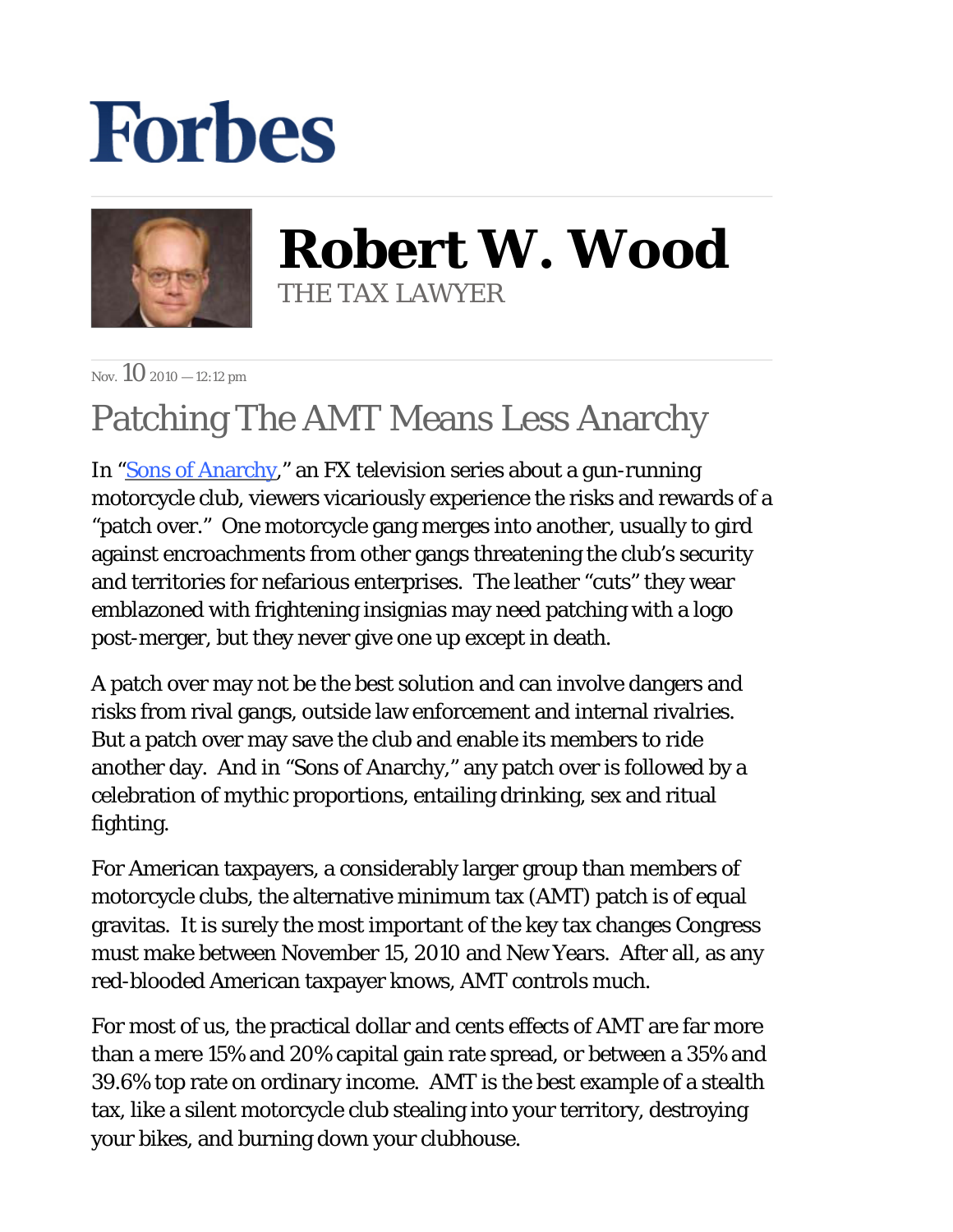We do not yet have an AMT patch. Yet key tax-writers with more power than the "Sons of Anarchy" writing team have committed that the patch over will occur. That means it's not too soon to start planning your patch over party, however sedately or wildly you choose to celebrate it.

In a [November 9, 2010 letter](http://finance.senate.gov/newsroom/chairman/release/?id=87ee21e0-ff40-4727-a0b2-a104c2a839ac) to the IRS Commissioner Douglas Shulman, bipartisan tax policy leaders have committed to an AMT patch that will allow personal credits against AMT and set AMT exemption amounts for 2010 at:

- \$47,450 for individuals; and
- \$72,450 for couples filing jointly.

The [American Recovery and Reinvestment Act of 2009](http://frwebgate.access.gpo.gov/cgi-bin/getdoc.cgi?dbname=111_cong_bills&docid=f:h1enr.pdf) increased the AMT exemption amounts, but only as a temporary fix. Much like the estate tax debacle, absent Congressional action, the 2010 AMT exemption amounts go back to paltry 2000 levels. See [Estate Tax Steps For This](http://blogs.forbes.com/robertwood/2010/11/09/estate-tax-steps-for-this-year/)  [Year.](http://blogs.forbes.com/robertwood/2010/11/09/estate-tax-steps-for-this-year/) That means \$33,750 for unmarried individuals; \$45,000 for married couples filing jointly and surviving spouses; and \$22,500 for married individuals filing separately.

How bad is that? More than 21 million people will be subject to higher taxes in 2010 unless we get the patch.

**Promised Patch Over.** Don't worry club members, you can keep riding. The leaders of your gang wrote the IRS Commissioner that they will patch up their differences and fix this. Who are your gang leaders? Senate Finance Committee Chairman Max Baucus (D-MT), House Ways and Means Committee Chairman Sander Levin (D-MI), Finance Ranking Member Chuck Grassley (R-IA) and Ways and Means Ranking Member Dave Camp (R-MI).

They made quite a promise, one worthy of an election campaign if ever I heard one. They'll make sure that *["not one additional taxpayer](http://finance.senate.gov/newsroom/chairman/release/?id=87ee21e0-ff40-4727-a0b2-a104c2a839ac)  [faces higher taxes in 2010 due to the onerous AMT."](http://finance.senate.gov/newsroom/chairman/release/?id=87ee21e0-ff40-4727-a0b2-a104c2a839ac)*

**The Details?** The legislation will allow personal credits against the AMT and set the AMT exemption amounts for 2010 at \$47,450 for individuals and \$72,450 for married taxpayers filing jointly.